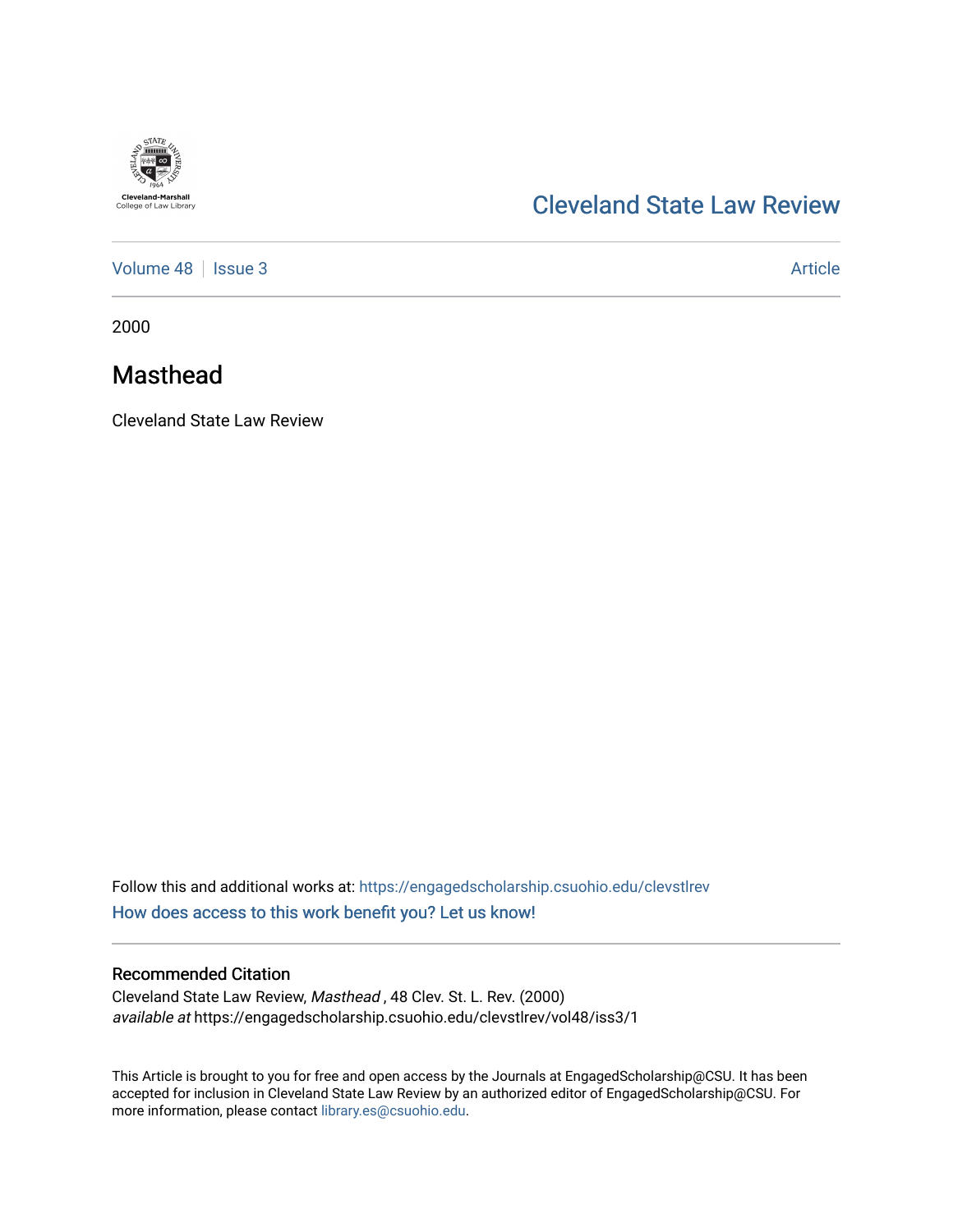# **CLEVELAND STATE LAW REVIEW**

## Volume 48 2000 Number 3

### **2000-01 Editorial Board**

*Editor-in-Chief* Kimberly L. Rathbone

*Article Editors Executive Editors* Matthew Bradford Andrea B. Daloia Robert J. Delchin Anna Beth Ferguson Amy E. Gerbick Sean S. Kelly<br>Michael V. Heffernan S. Kelly<br>Ali Lombardo Michael V. Heffernan<br>Michele L. McBride Diane Lynn Mealey David James Sipusic<br>
David E. Phillips<br>
Lauren Patrice Smith David E. Phillips Lauren Patrice Smith Joseph Stottner (1999)<br>
Lauren Patrice Smith Kelly Lynn Summers Adam Michael Van Ho Elizabeth M. Zoller

Otto E. Elkins Jr. Brett Murner

Nancy L. Berardinelli Chet James Bonner John Burgess Kimberly A. Cordas Francis Scott Cwiklinski Nicholas A. DiCello Sarah C. Flannery Joan M. French Jess E. Gamiere Katherine H. Gibbons Amie M. Goble

*Managing Editors*  Lilian Bahgat Erin Siebenhar Hess Theresa Schnalcer Maria A. Citeroni **Marie Annette Kondik** Heather C. Summers<br>
Jennifer Dorton **Marie Louise Marcuz** Andrew L. Turscak Jr. Denise Louise Marcuz Andrew L. Turs<br>Donald Resseguie Paul D. Venard Oliver J. Dunford Donald Resseguie Paul D. Venard<br>
Michael K. French Mitchell V. Santiago Jonathan A. Withrow Mitchell V. Santiago

*Business Editors Research Editors Senior Editors* Mary Lopez Dale Amy Elizabeth Renwald Stephen D. Klinge

> *Associates*  Meghan Graves Pamala Harris Chad A. Hester Jennifer Lukas Jackson Marquetta M. Johnson Carrie L. Johnson Beth Ann Judge Roman A. Kostenko Sarah Terese Lally Lianne Renae Mantione Ryan K. Miltner

Kristen A. Schneidler Kelly Lynn Summers

Kathleen A. Atkinson Cynthia L. Steeb

Matthew B. Murphy James M. Nadzam Christopher Wayne Peer Christopher Pierre Jessica A. Pinter Kathy J. Scadden Steven J. Solomon Lori L. Stesiak Melissa A.W. Stickney Robert S. Yallech